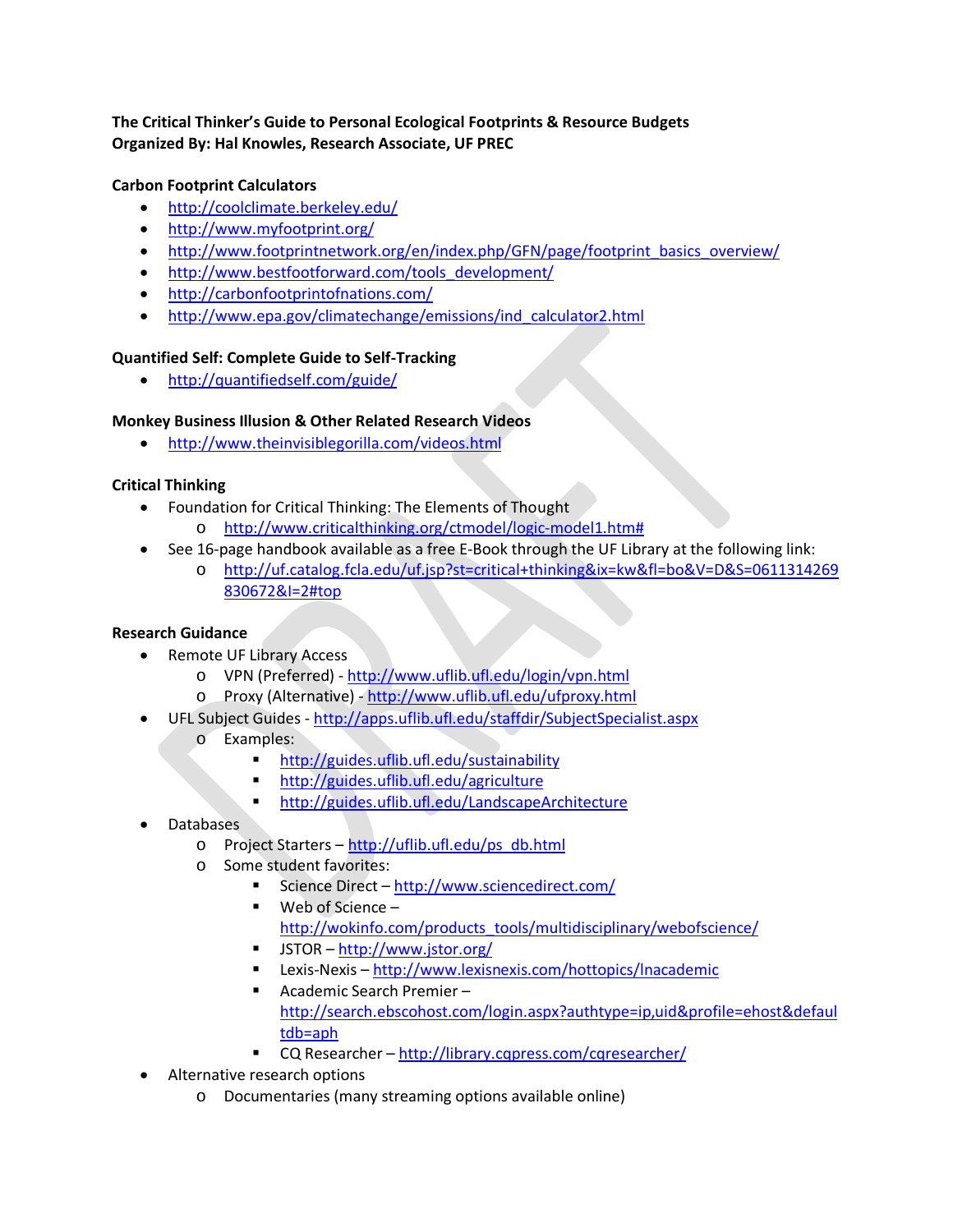- [http://www.netflix.com](http://www.netflix.com/)
- <http://www.amazon.com/Instant-Video/b?ie=UTF8&node=2858778011>
- o TED Talks <http://www.ted.com/talks>
	- TED<sup>x</sup>UF -<http://www.tedxuf.com/>
- o Twitter [www.twitter.com](http://www.twitter.com/)
- o Blogs, Alternative News, & News Aggregators
	- **Sampling of Hal's favorites:** 
		- <http://www.marksdailyapple.com/>
		- <http://www.theoildrum.com/>
		- <http://energybulletin.net/>
		- <http://thinkprogress.org/romm/issue/>
		- <http://www.greencarcongress.com/>
		- <http://www.good.is/>
		- <http://www.grist.org/>
		- <http://www.foodandtechconnect.com/site/>
		- <http://www.streetsblog.org/>
		- <http://www.streetfilms.org/>
		- <http://sustainablecitiescollective.com/>
		- <http://www.physorg.com/>
- o Stumble Upon <http://www.stumbleupon.com/>
- o Wikimedia <http://www.wikimedia.org/>
	- Wikipedia <http://www.wikipedia.org/>
- Local ways to research information
	- o Newspaper
	- o Flyers at business establishments

#### **Citation Management (3 free options for UF students, staff, & faculty)**

- End Note Web <http://guides.uflib.ufl.edu/EndNote>
- Zotero <http://www.zotero.org/>
- RefWorks <http://www.uflib.ufl.edu/refworksufpage.html>

#### **A Sampling of Questions to Consider in Carbon Footprinting (with some example resources providing one or more from the multitude of potential perspectives)[1](#page-1-0)**

- How are carbon footprints calculated and what activities are the most carbon intensive?
	- o Florida GHG Emissions Data Source: Final Florida Greenhouse Gas Inventory and Reference Case Projections 1990-2025 (Center for Climate Strategies, October 2008).
		- <http://www.flclimatechange.us/ewebeditpro/items/O12F20490.pdf>
	- US EPA Greenhouse Gas Equivalencies Calculator
		- <http://www.epa.gov/cleanenergy/energy-resources/calculator.html>

<span id="page-1-0"></span> $1$  Please note that while I synthesized these links and note as metaphorical "food for thought," I also fully realize and admit that for better and/or for worse I have a bias and preference toward a minimally processed, fresh food diet of predominantly animal, vegetable, fruit, and nut origin (i.e., "paleo" or "primal" diet) which I perceive as both optimal for human and planetary health. Though I try to think critically about food and sustainability issues, I accept that I probably actively search for information that seems to support this bias. What are your biases and assumptions? What are those of your local government, your citizens, the major employers in your County, the key experts at UF in this field, etc.?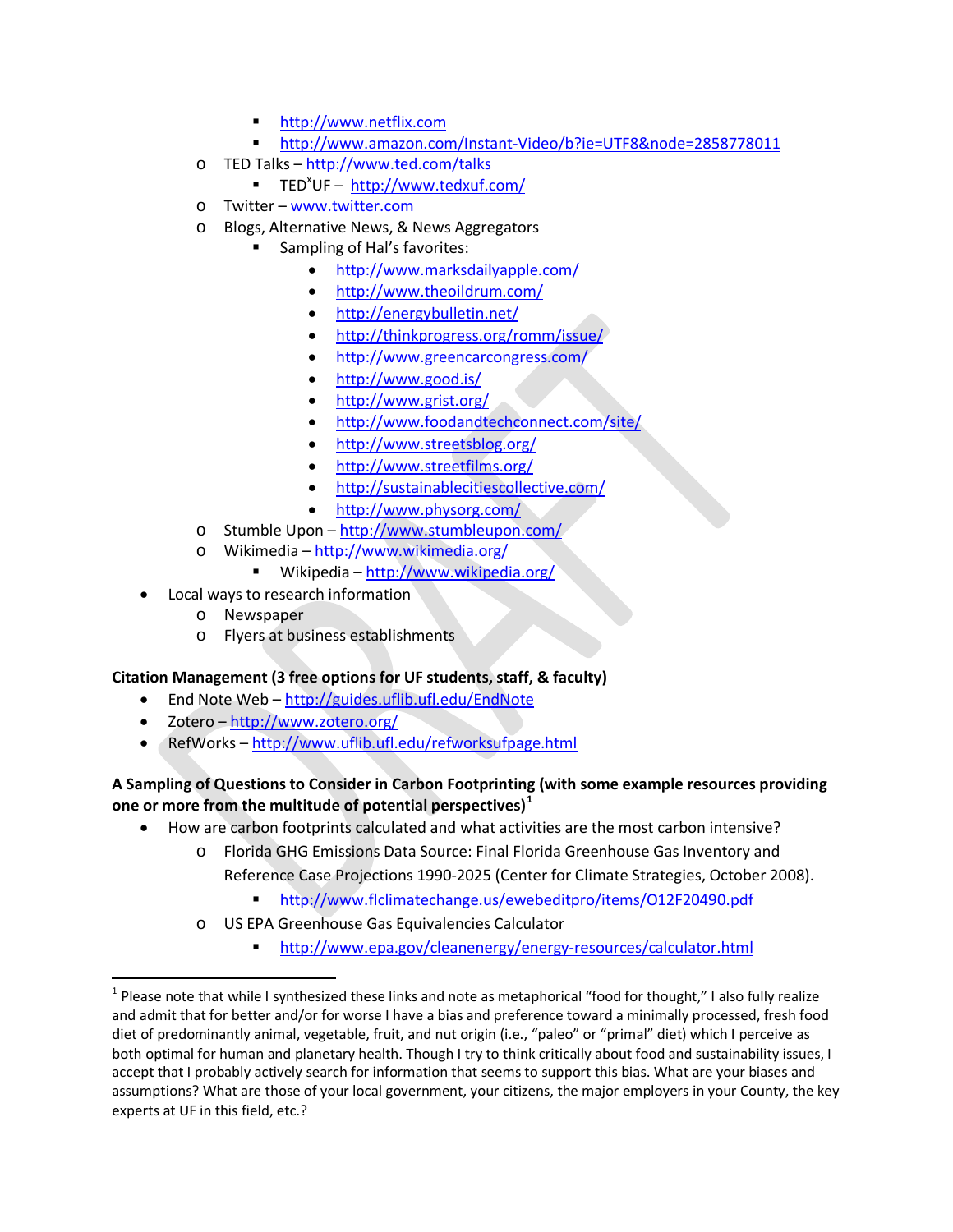- o Environmental Science and Technology Quantifying Carbon Footprint Reduction Opportunities for U.S. Households and Communities
	- <http://dx.doi.org/10.1021/es102221h>
- How accurate are carbon footprints and the calculations behind them?
	- o Science Daily Large Uncertainty in Carbon Footprint Calculating
		- <http://www.sciencedaily.com/releases/2010/12/101213121741.htm>
- What confounding factors and other stages of GHG emissions generation may be unaccounted for or misunderstood?
	- o Example: What aspects of the transportation network affect GHG emissions and to what degree?
		- Environmental Research Letters Environmental Assessment of Passenger Transportation Should Include Infrastructure and Supply Chains
			- <http://dx.doi.org/10.1088/1748-9326/4/2/024008>
- What are the triple bottom line (ecological, social, and economic) costs of lifestyle choices and their consequential human health outcomes?
	- o World Economic Forum The Global economic Burden of Non-Communicable Diseases
		- [http://www.weforum.org/reports/global-economic-burden-non-communicable](http://www.weforum.org/reports/global-economic-burden-non-communicable-diseases)[diseases](http://www.weforum.org/reports/global-economic-burden-non-communicable-diseases)
	- o JAMA Estimate of the Carbon Footprint of the US Health Care Sector
		- <http://dx.doi.org/10.1001/jama.2009.1610>
- What assumptions are being made and who is making them?
	- o Example: Is meat an environmental and climatic disaster?...a nutritional necessity?...or something in between?
		- Food and Agriculture Organization (FAO) of the United Nations Livestock's Long Shadow: Environmental Issues and Options
			- <http://www.fao.org/docrep/010/a0701e/a0701e00.HTM>
		- The Telegraph UN Admits Flaw in Report on Meat and Climate Change
			- [http://www.telegraph.co.uk/earth/environment/climatechange/750997](http://www.telegraph.co.uk/earth/environment/climatechange/7509978/UN-admits-flaw-in-report-on-meat-and-climate-change.html) [8/UN-admits-flaw-in-report-on-meat-and-climate-change.html](http://www.telegraph.co.uk/earth/environment/climatechange/7509978/UN-admits-flaw-in-report-on-meat-and-climate-change.html)
		- Science Daily Eating Less Meat and Dairy Products Won't Have Major Impact on Global Warming, Expert Argues
			- <http://www.sciencedaily.com/releases/2010/03/100322121103.htm>
		- Time Simon Fairlie: How Eating Meat Can Save the Planet
			- <http://www.time.com/time/health/article/0,8599,2024133,00.html>
		- Energy Bulletin A Meditation on Meat: A Benign Extravagance
			- [http://www.energybulletin.net/stories/2010-09-09/meditation-meat](http://www.energybulletin.net/stories/2010-09-09/meditation-meat-benign-extravagance-sept-9)[benign-extravagance-sept-9](http://www.energybulletin.net/stories/2010-09-09/meditation-meat-benign-extravagance-sept-9)
	- o Example: What about food miles…?
		- Environmental Science and Technology Food-Miles and the Relative Climate Impacts of Food Choices in the United States
			- <http://dx.doi.org/10.1021/es702969f>